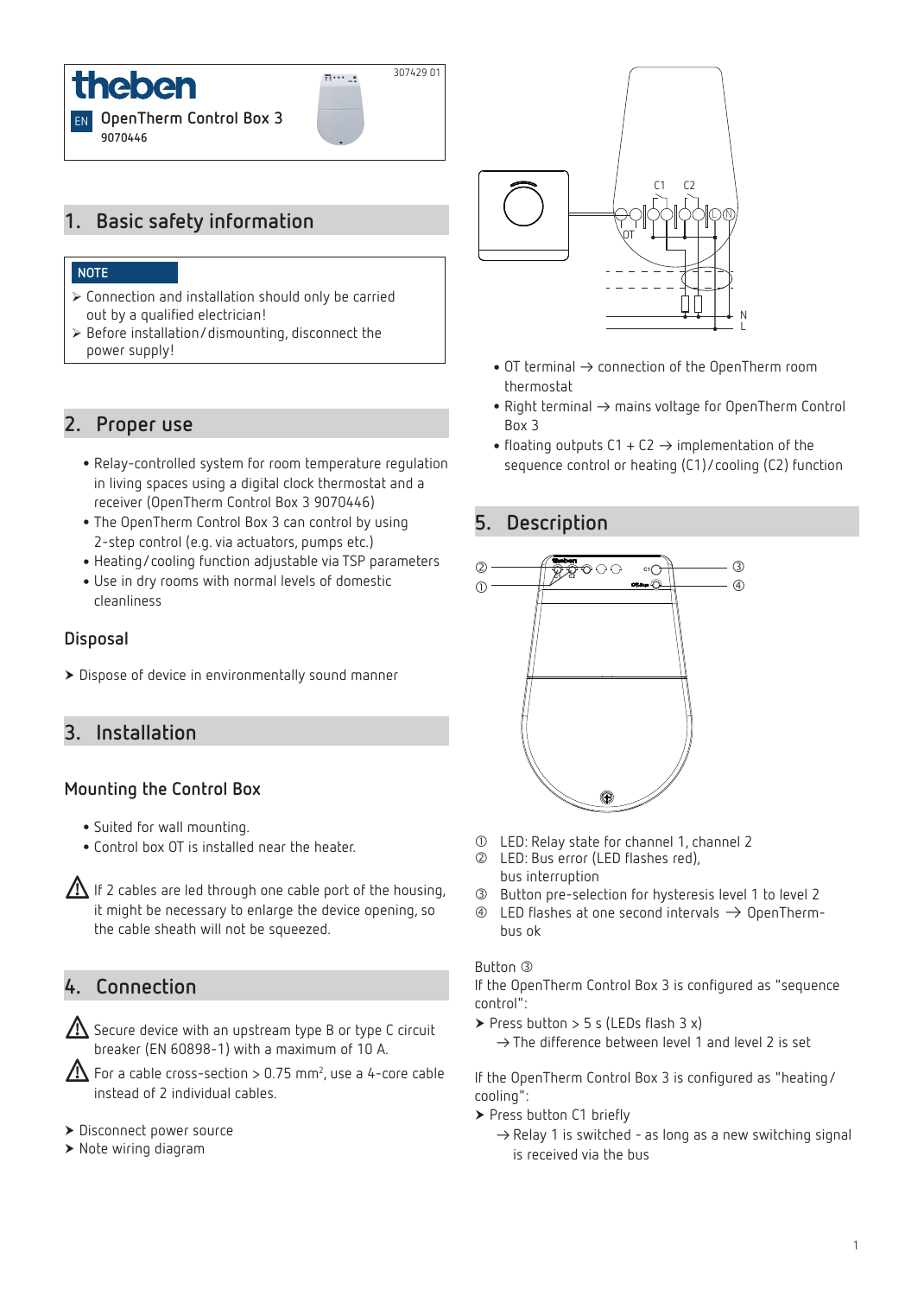# **6. Configuration via TSP parameters**

The TSP parameters are configured using the RAMSES BLE OT room thermostat and the associated app ( $\rightarrow$  Settings). 4 TSP parameters are used; via these, various functions are assigned to the relay of OpenTherm Control Box 3.

# **7. Functions**

## **Function with sequence control**

### **Level 1/relay 1 (C1)**

| <b>Status</b> | Condition                                                          |  |  |
|---------------|--------------------------------------------------------------------|--|--|
| ΩN            | Room actual temperature $\prec$ room setpoint<br>temperature       |  |  |
| <b>OFF</b>    | Room actual temperature $\rightarrow$ room setpoint<br>temperature |  |  |

Hysteresis 0.3 K

### **Level 2/relay (C2)**

| <b>Status</b> | Condition                                                                           |
|---------------|-------------------------------------------------------------------------------------|
| ΩN            | Room actual temperature $\prec$ room setpoint<br>temperature<br>– delta T           |
| 0FF           | Room actual temperature $\rightarrow$ room setpoint<br>temperature<br>$-$ delta $T$ |

Hysteresis 0.3 K

#### **Setting the threshold (difference) from level 1 to level 2 at OpenTherm Control Box 3**

The threshold can be set via the button on the Control Box 3. When pressing the button (button  $\textcircled{3}$ ) > 5 s, LED 1-LED 3 flash 3 x. The current setting will be displayed (see table). Each press of the button switches to the next level. After the last level, it jumps back to the first level.

The setting option will be quit automatically after 15 s without operation. This is indicated by 3 x flashing of the 3 LEDs. The new setting will be saved.

| Setting<br>difference/K | LED <sub>1</sub><br>yellow | LED <sub>2</sub><br>yellow | LED 3 red  | <b>Value TSP</b> |
|-------------------------|----------------------------|----------------------------|------------|------------------|
| 0.5                     | 0FF                        | 0FF                        | 0N         |                  |
| 1.0                     | 0FF                        | ΟN                         | <b>OFF</b> |                  |
| 1.5                     | <b>OFF</b>                 | ΟN                         | 0N         |                  |
| 2.0                     | 0N                         | 0FF                        | 0FF        | 4                |
| 2.5                     | ΟN                         | 0FF                        | ΟN         | 5                |

If the OpenTherm data traffic fails, "emergency mode" will not be activated:

 $\rightarrow$  The red LED flashes, the relays remain in the same state as before the bus interruption

## **Setting TSP parameters via the app**



Example

If "TSP 0" is set to value "1", sequence control function 1 is activated.

When a relay is switched on in sequence control 1, relay 2 (level 2) always switches on for 10 min (boost function). After this time has elapsed, that relay is switched on which has to switch on according to the temperature differences.

# **8. Function with heating/cooling**

When configuring with heating/cooling function, relay 1 (C1) controls the heating mode, relay 2 (C2) the cooling mode. If "TSP 0" is set to value 2, the heating/cooling function is activated.

 $\odot$  In case of bus interruption  $\rightarrow$  emergency mode (the heating relay switches on/off alternately for 15 min during heating/cooling)

## **Setting TSP parameters via the app**

| Einstellungen TSP                               |                |                                                         |
|-------------------------------------------------|----------------|---------------------------------------------------------|
| <b>Parameter Anzahl</b><br><b>TSP Parameter</b> | 4              | 4 TSP parameters are<br>available                       |
| TSP <sub>0</sub>                                | 2              | Heating/cooling function                                |
| TSP <sub>1</sub>                                | 23             | Cooling start temperature 23 °C                         |
| TSP <sub>2</sub>                                | $\overline{4}$ | 4 K neutral zone                                        |
| TSP <sub>3</sub>                                |                | 2 h waiting time for cooling<br>mode after heating mode |
| حاججت حريا                                      |                |                                                         |

Example

- •**TSP 1**: Cooling start temperature (range 20 °C to 30 °C) Cooling mode is possible from this room temperature.
- •**TSP 2**: Neutral zone cooling (1 K to 5 K) Distance between current setpoint temperature and start of cooling zone

**Example**: Room setpoint = 21.0 °C; neutral zone = 3 K

 $\rightarrow$  cooling starts from a room temperature of 24.0 °C.